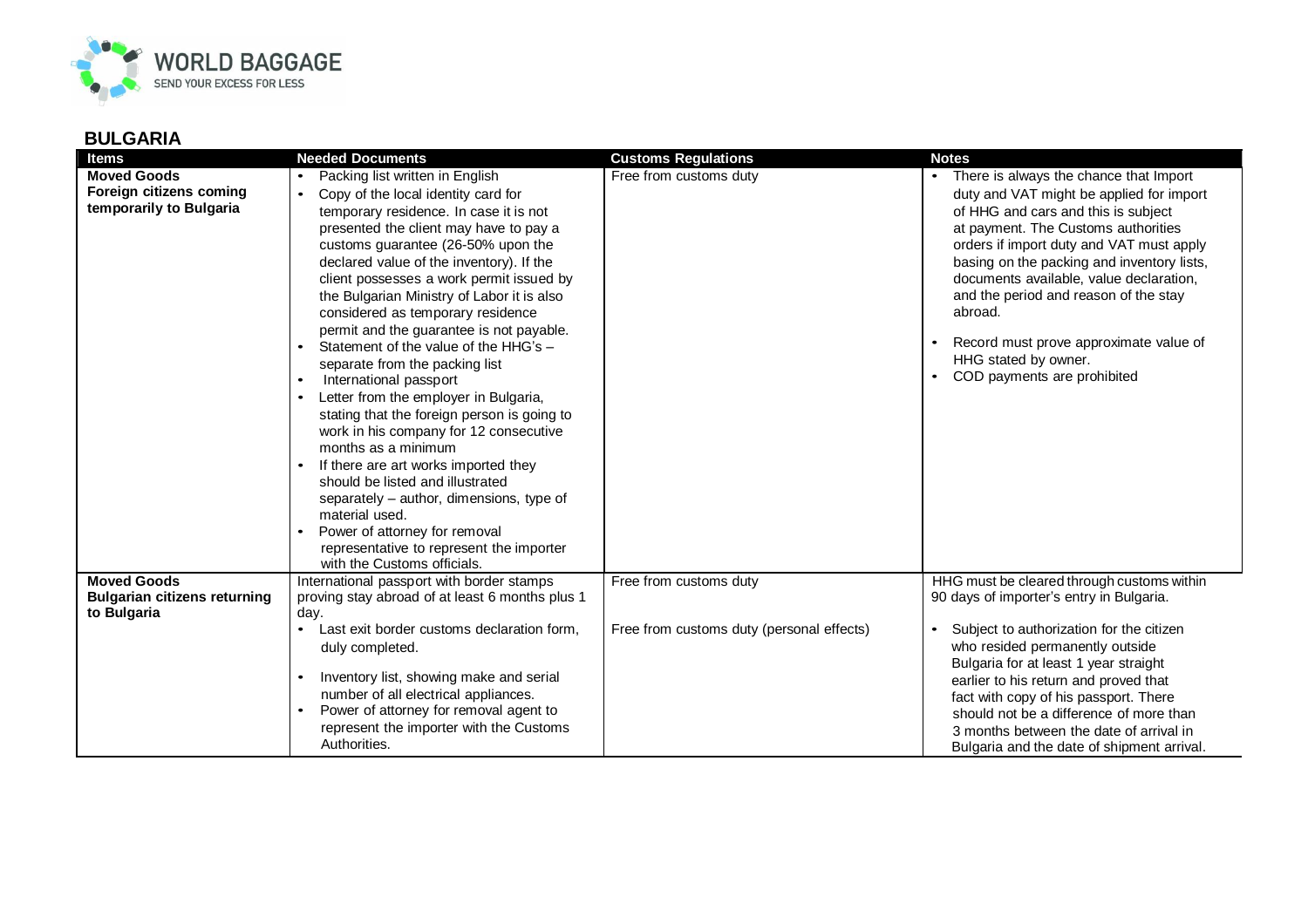

| <b>Items</b>               | <b>Needed Documents</b>                                                                                                                                                                                                                                                                                                                                                                                                                                                                                                                                                                                                                                                                                                                                                                                                                                                                                                                                                                                                                                                          | <b>Customs Regulations</b> | <b>Notes</b>                                                                                                                                                                                                   |
|----------------------------|----------------------------------------------------------------------------------------------------------------------------------------------------------------------------------------------------------------------------------------------------------------------------------------------------------------------------------------------------------------------------------------------------------------------------------------------------------------------------------------------------------------------------------------------------------------------------------------------------------------------------------------------------------------------------------------------------------------------------------------------------------------------------------------------------------------------------------------------------------------------------------------------------------------------------------------------------------------------------------------------------------------------------------------------------------------------------------|----------------------------|----------------------------------------------------------------------------------------------------------------------------------------------------------------------------------------------------------------|
|                            | A thorough packing list in English,<br>Includes the quantities of all items<br>and the weight of all valuable items<br>should be stated out on the list.<br>Serial number and make of electric and<br>$\bullet$<br>electronic articles must be illustrated on<br>the packing list.<br>Inventory list with prices for all costly<br>items i.e. fine arts, carpets, paintings,<br>with their particular author,<br>measurement and name<br>Customer's passport (a copy of all<br>$\bullet$<br>the pages)<br>Sanitary Certificates for potted<br>Flowers, plants if applicable<br>Affidavit-notarized statement entails that<br>$\bullet$<br>Customer returns on permanent basis<br>with inclusion whether he has been<br>abroad with his family or alone (prepared<br>in Bulgaria)<br>Letter from the employer abroad affirming<br>$\bullet$<br>that the client has been appointed<br>and mentioning the duration of the stay<br>abroad-translated in Bulgarian.<br>Notarized power of Attorney to the<br>$\bullet$<br>removal representative to deal with<br>customs formalities. |                            | Items free from duty import shall be<br>granted only on personal effects for private<br>use that are at least 180 days old and that<br>belong to the citizen moving back to reside<br>permanently in Bulgaria. |
| <b>Diplomatic Removals</b> | Packing list                                                                                                                                                                                                                                                                                                                                                                                                                                                                                                                                                                                                                                                                                                                                                                                                                                                                                                                                                                                                                                                                     | Free from customs duty     |                                                                                                                                                                                                                |
|                            | Copy of the diplomatic passport                                                                                                                                                                                                                                                                                                                                                                                                                                                                                                                                                                                                                                                                                                                                                                                                                                                                                                                                                                                                                                                  |                            |                                                                                                                                                                                                                |
|                            | Separate list of the serial numbers and<br>brands of the electric and electronic                                                                                                                                                                                                                                                                                                                                                                                                                                                                                                                                                                                                                                                                                                                                                                                                                                                                                                                                                                                                 |                            |                                                                                                                                                                                                                |
|                            | appliances                                                                                                                                                                                                                                                                                                                                                                                                                                                                                                                                                                                                                                                                                                                                                                                                                                                                                                                                                                                                                                                                       |                            |                                                                                                                                                                                                                |
|                            | Letter of approval to the removal                                                                                                                                                                                                                                                                                                                                                                                                                                                                                                                                                                                                                                                                                                                                                                                                                                                                                                                                                                                                                                                |                            |                                                                                                                                                                                                                |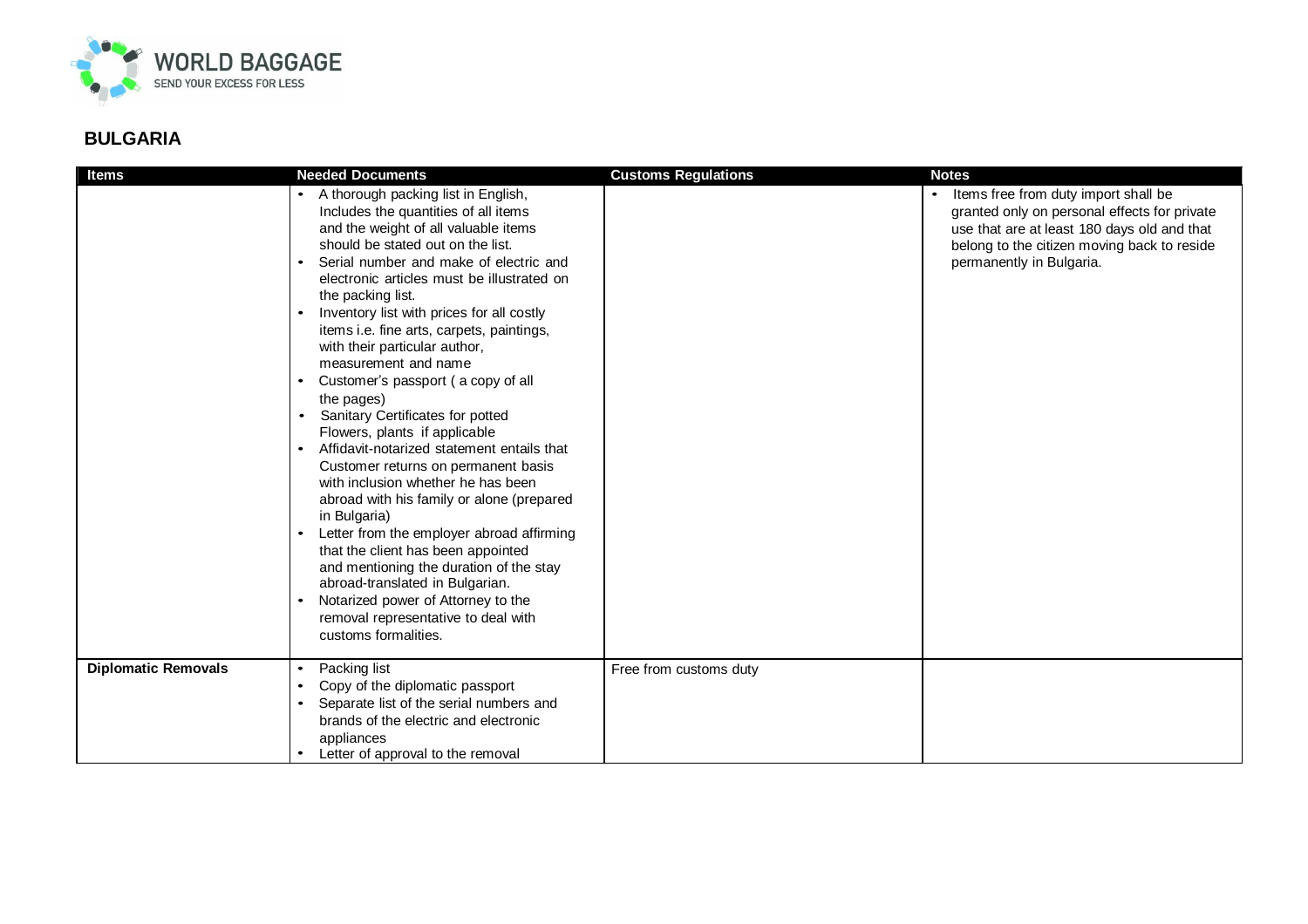

| <b>Items</b>                        | <b>Needed Documents</b>                                                                                                                                                                                                                                                                                                                                         | <b>Customs Regulations</b> | <b>Notes</b>                                                                                                                                                                                                                                                                                                                                                                 |
|-------------------------------------|-----------------------------------------------------------------------------------------------------------------------------------------------------------------------------------------------------------------------------------------------------------------------------------------------------------------------------------------------------------------|----------------------------|------------------------------------------------------------------------------------------------------------------------------------------------------------------------------------------------------------------------------------------------------------------------------------------------------------------------------------------------------------------------------|
|                                     | negotiator to deal with the customs<br>Clearance supported by a notary<br>Special customs form; demanding<br>$\bullet$<br>permission for duty free import of HHG<br>verified by the Consular Section of the<br><b>Bulgarian Ministry of Foreign Affairs</b><br>Other official procedure according to<br>$\bullet$<br>Vienna Convention for diplomatic removals, |                            |                                                                                                                                                                                                                                                                                                                                                                              |
|                                     | valid in all European countries.                                                                                                                                                                                                                                                                                                                                |                            |                                                                                                                                                                                                                                                                                                                                                                              |
| Automobiles, Motorcars,<br>vehicles | Proof of Ownership of the vehicle<br>$\bullet$<br>Transport documents with which the vehicle<br>entered Bulgaria.                                                                                                                                                                                                                                               |                            | Due to the traffic in stolen vehicles, constantly<br>contact the removal agent for the latest<br>regulations.                                                                                                                                                                                                                                                                |
|                                     |                                                                                                                                                                                                                                                                                                                                                                 |                            | Free from duty for privately owned vehicles<br>(POV). These should have been used by the<br>persons at their previous permanent<br>residence for at least 6 months prior to the<br>date of departure.                                                                                                                                                                        |
|                                     |                                                                                                                                                                                                                                                                                                                                                                 |                            | POV's, which have been arranged duty-free<br>import, should not be hired, pledged, leased<br>out or moved, for remuneration or<br>gratuitously, prior to the expiry of 24 months<br>from the date of acceptance of the<br>declaration for release under the import<br>procedure without the previous authorization<br>of the customs office having authorized the<br>import. |
|                                     |                                                                                                                                                                                                                                                                                                                                                                 |                            | Importation duty-free shall not be authorized<br>for more than one car for private use.                                                                                                                                                                                                                                                                                      |
| <b>Electrical devices</b>           | <b>Entire list</b>                                                                                                                                                                                                                                                                                                                                              |                            | An additional list with the serial numbers<br>and brands of all electric articles                                                                                                                                                                                                                                                                                            |
| <b>Electronic Articles</b>          | <b>Entire list</b><br>$\bullet$                                                                                                                                                                                                                                                                                                                                 |                            | An additional list with the serial numbers                                                                                                                                                                                                                                                                                                                                   |